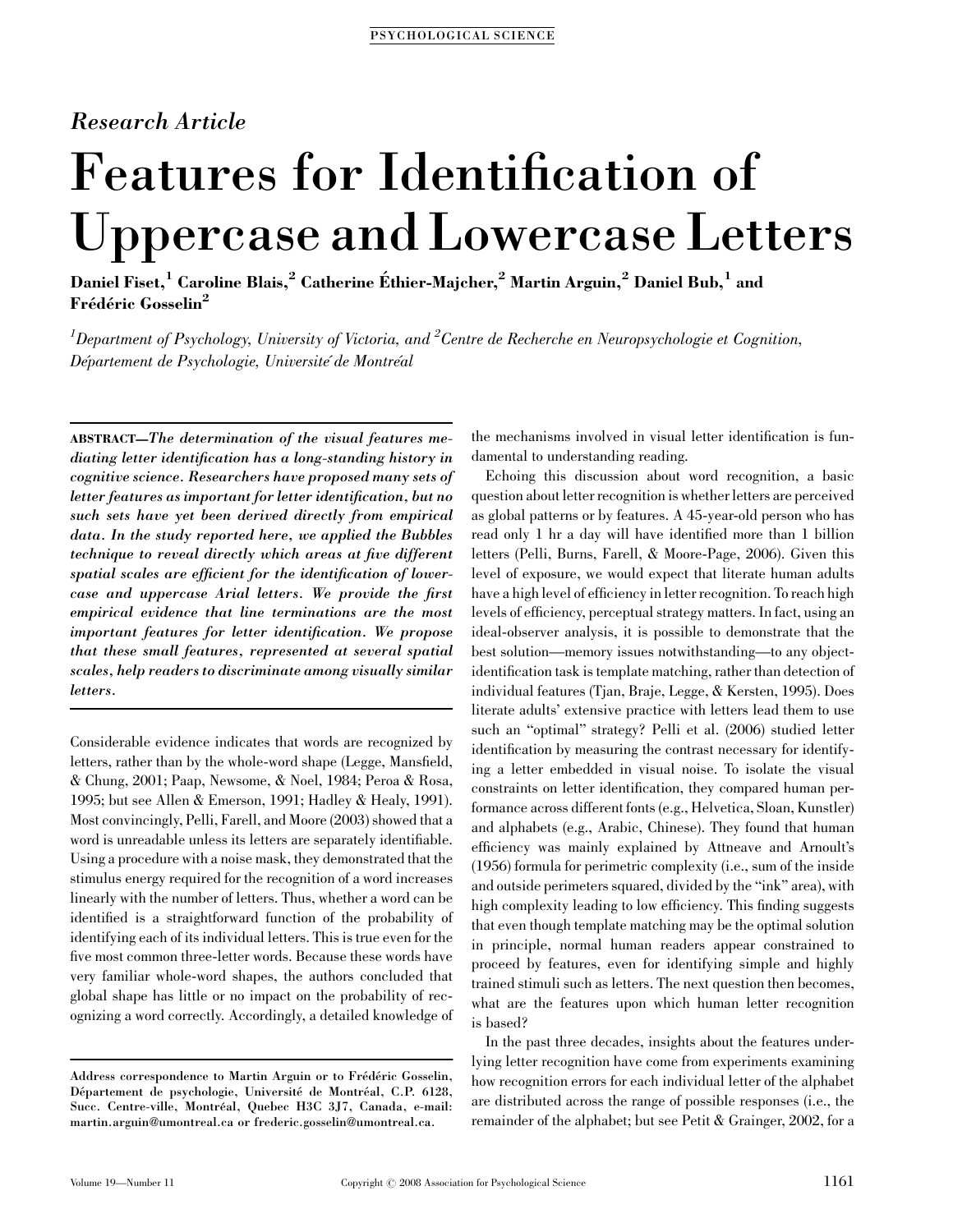different approach). Such confusability matrices, however, can be obtained only under very unusual conditions that elicit sufficiently high error rates (typically around 50%). For this reason, some researchers studied children who had not yet integrated the visual appearance of letters (E.J. Gibson, Gibson, Pick, & Osser, 1962). Others instead studied skilled readers, but with target letters exposed very briefly (Townsend, 1971) or with extremely low contrast (Geyer, 1977). Researchers have proposed sets of individual features to predict these letterconfusability matrices (Briggs & Hocevar, 1975; Geyer & DeWald, 1973; E.J. Gibson, 1969; E.J. Gibson et al., 1962; Laughery, 1969). In striking discrepancy with the findings of Pelli et al. (2006), however, template-matching models predict the outcome of letter-confusability experiments better than feature-based models do (Gervais, Harvey, & Roberts, 1984; Holbrook, 1975). An assumption that might resolve this lack of convergence is that the feature sets proposed by theories do not properly match those actually used by the human visual system. Indeed, such a mismatch would cause feature models to underperform in predicting human performance. This view highlights a fundamental weakness in using confusability matrices to indirectly reveal letter features: There is a vast gap between theories as to what constitutes a feature and the data used to test these theories. We propose an alternative approach for determining more directly which components of letters drive accurate recognition of them.

Recently, new tools referred to as classification image techniques have been developed to reveal aspects of a distal visual stimulus responsible for the measurable performance of observers in a specific task (e.g., Eckstein & Ahumada, 2002; Gosselin & Schyns, 2004). The underlying logic of these techniques is relatively simple. If specific visual information is necessary for the task at hand, depriving the observer of this information (using additive noise or a mask) will strongly impair his or her performance. In contrast, depriving the observer of nondiagnostic information will not substantially alter performance. For example, it seems obvious that for a reader to correctly discriminate between an  $F$  and an  $E$ , the bottom parts of the letters are necessary. Hiding these parts with a mask should have a great impact on discrimination between these letters. Classification image techniques, therefore, allow a direct empirical examination of the diagnostic features used by human observers in letter identification.

In the study we report here, skilled adult readers attempted to identify letters randomly sampled at different spatial scales (see Fig. 1). We performed multiple linear regression on the location of the samples and accuracy scores to establish which regions of the stimuli mediated letter recognition, and at which spatial scales. This method, called Bubbles (Gosselin & Schyns, 2001; e.g., Adolphs et al., 2005; B. Gibson, Lazareva, Gosselin, Schyns, & Wasserman, 2007; Nielsen, Logothetis, & Rainer, 2006; Smith, Gosselin, & Schyns, 2006), belongs to the general classification image approach. The results obtained using this

direct and unbiased method were compared with the various features that have been proposed to explain letter recognition.

#### METHOD

#### Participants

Six graduate students from the Université de Montréal took part in this experiment. All had normal or corrected-to-normal visual acuity.

### Stimuli

The stimuli were the 26 letters of the Roman alphabet displayed in lowercase (152-point Arial font) and uppercase (117-point Arial font), and printed in dark gray (luminance of 2.1 cd/m<sup>2</sup>) against a light-gray background (luminance of 57.3 cd/m<sup>2</sup>). On average, both lowercase and uppercase letters subtended  $1.35^{\circ}$  of visual angle horizontally (64 pixels wide by 84 pixels high for uppercase letters, 64 pixels wide by 99 pixels high for lowercase letters). To reveal the visual features diagnostic for letter identification, we used Bubbles (Gosselin & Schyns, 2001). In a Bubbles experiment, stimulus information is randomly sampled, and multiple linear regression performed on the samples' locations and corresponding accuracy scores reveals which parts of the stimuli, on the dimensions that were sampled, are correlated with performance. We sampled letter stimuli in image space  $(x-$  and  $y$ coordinates) and at varying spatial scales to uncover which letter parts are most correlated with letter identification.

The steps involved in creating an experimental stimulus were as follows: A letter stimulus was decomposed in five spatialfrequency bands (128–64, 64–32, 32–16, 16–8, and 8–4 cycles/ image, or 32–16, 16–8, 8–4, 4–2, and 2–1 cycles/letter; the remaining bandwidth served as constant background; see Fig. 1, first row), using the Laplacian pyramid (Burt & Adelson, 1983). The letter information at the five scales was then sampled using an opaque mask punctured by randomly located Gaussian holes (henceforth called ''bubbles'') to avoid introducing spatial-frequency artifacts. The size of the bubbles was adjusted according to frequency band so that each bubble revealed 1.5 cycles of spatial information (Fig. 1, second row). Because the size of the bubbles increased as the spatial scale became coarser, the number of bubbles differed across scales to keep the size of the sampled area constant across frequency bands. Finally, the information revealed by the bubbles was fused across the five frequency bands to produce an experimental stimulus (Fig. 1, third row). For each letter stimulus, the total number of bubbles was adjusted on a trial-by-trial basis to maintain a correct identification rate of 52% (approximately halfway between chance level—3.85%—and perfect identification, which is optimal for the multiple linear regression).

# Procedure

Each participant completed 100 blocks of 260 trials for each letter case, for a total of 52,000 trials per participant. Such a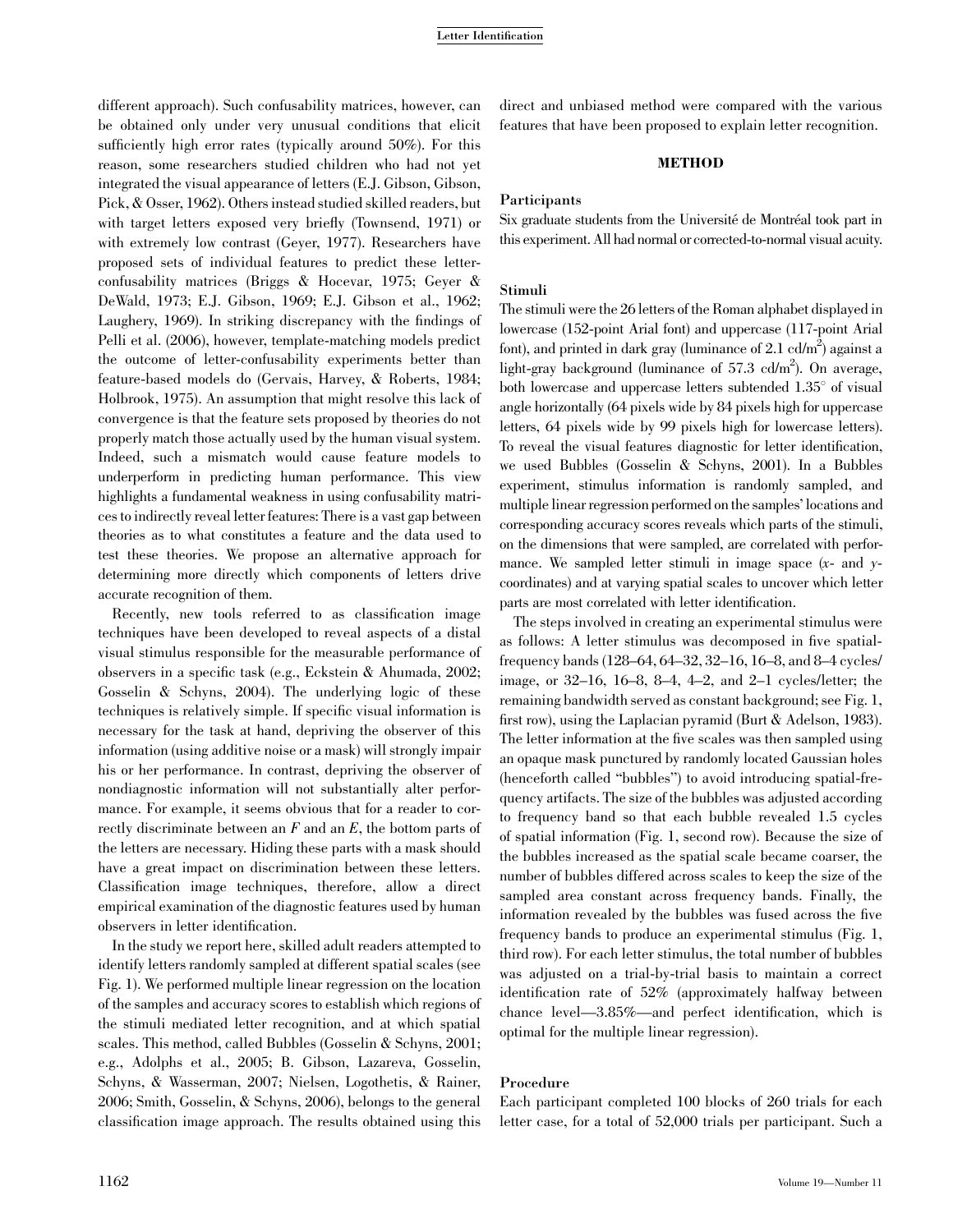# D. Fiset et al.



Fig. 1. Illustration of the stimulus-generation process. Each original letter (upper left) was first decomposed into five spatial-frequency bandwidths of one octave each (top row). Each bandwidth was then independently sampled with randomly positioned Gaussian windows (i.e., bubbles), so that sparse information was revealed (middle row). The information samples were summed across the five scales to produce an experimental stimulus (bottom row).

large number of trials was necessary to enable reliable statistical inference about the correlations between letter parts and accuracy. The uppercase and lowercase letters were presented in separate blocks, and each participant completed all the blocks in a particular case before moving to the other case. Half the participants began with the lowercase letters.

Each trial began with a fixation cross displayed at the center of the screen for 494 ms. The cross was then immediately replaced by a ''bubblized'' letter (see the stimulus at the bottom right of Fig 1 for an example), which remained on the screen for 200 ms. The participant had to identify the letter and then press the appropriate key (e.g., the "a" key when the letter was  $a$  or  $A$ ) on a keyboard. No feedback was provided. The next trial started as soon as the software computed the next stimulus (approximately 500 ms after the participant's response).

The stimuli were displayed on a 21-in. monitor set with a refresh rate of 75 Hz and calibrated to allow a linear manipulation of luminance. The experiment was run on a PC-Pentium IV computer. The experimental program was written in Matlab, using the Psychophysics Toolbox (Brainard, 1997; Pelli, 1997). The viewing distance was maintained constant at 107 cm using a chin rest.

# RESULTS AND DISCUSSION

To achieve 52% correct performance, participants needed, on average, 54.2 bubbles for lowercase letters and 30.9 bubbles for uppercase letters (see Table 1 for the number of bubbles required for each letter, on average). To pinpoint the features that different observers used to discriminate letters, we performed a least squares multiple linear regression on the bubble masks and

operation is called a classification image. To obtain a classification image, we computed the correct plane by summing all the bubble masks (see Fig. 1, second row) that led to a correct answer and computed the incorrect plane by summing all the bubble masks that led to an incorrect answer; we then subtracted the incorrect plane from the correct plane. One such classification image was computed per letter, per case and per frequency band. To estimate the mean and the standard deviation of the distribution of the null hypothesis (i.e., no correlation between accuracies and sampled stimulus information), we repeated this procedure on permutated accuracies. This mean and this standard deviation were used to calculate the Z scores of the classification images. To determine the letter information significantly correlated with accuracy, we applied the pixel test to the Z-scored classification images  $(p < .01)$ . The statistical threshold provided by this test corrects for multiple comparisons while taking the spatial correlation inherent to structured images into account (Chauvin, Worsley, Schyns, Arguin, & Gosselin, 2005). In Figure 2, this effective information—that is, the statistically thresholded classification image—is shown in red for each lowercase and uppercase letter; the classification images are superimposed on the corresponding letters, in gray, to help with interpretation.

accuracy data. The plane of regression coefficients yielded by this

A first glance at the left-most columns of Figure 2 may give the impression that the letters are almost completely revealed. However, this is far from the case. Only 32% and 24% of the ink area of the uppercase and lowercase letters, respectively, is depicted. The impression of completeness is due to the fact that what is revealed are the most informative regions of the letters. We believe that this is a rather impressive demonstration that the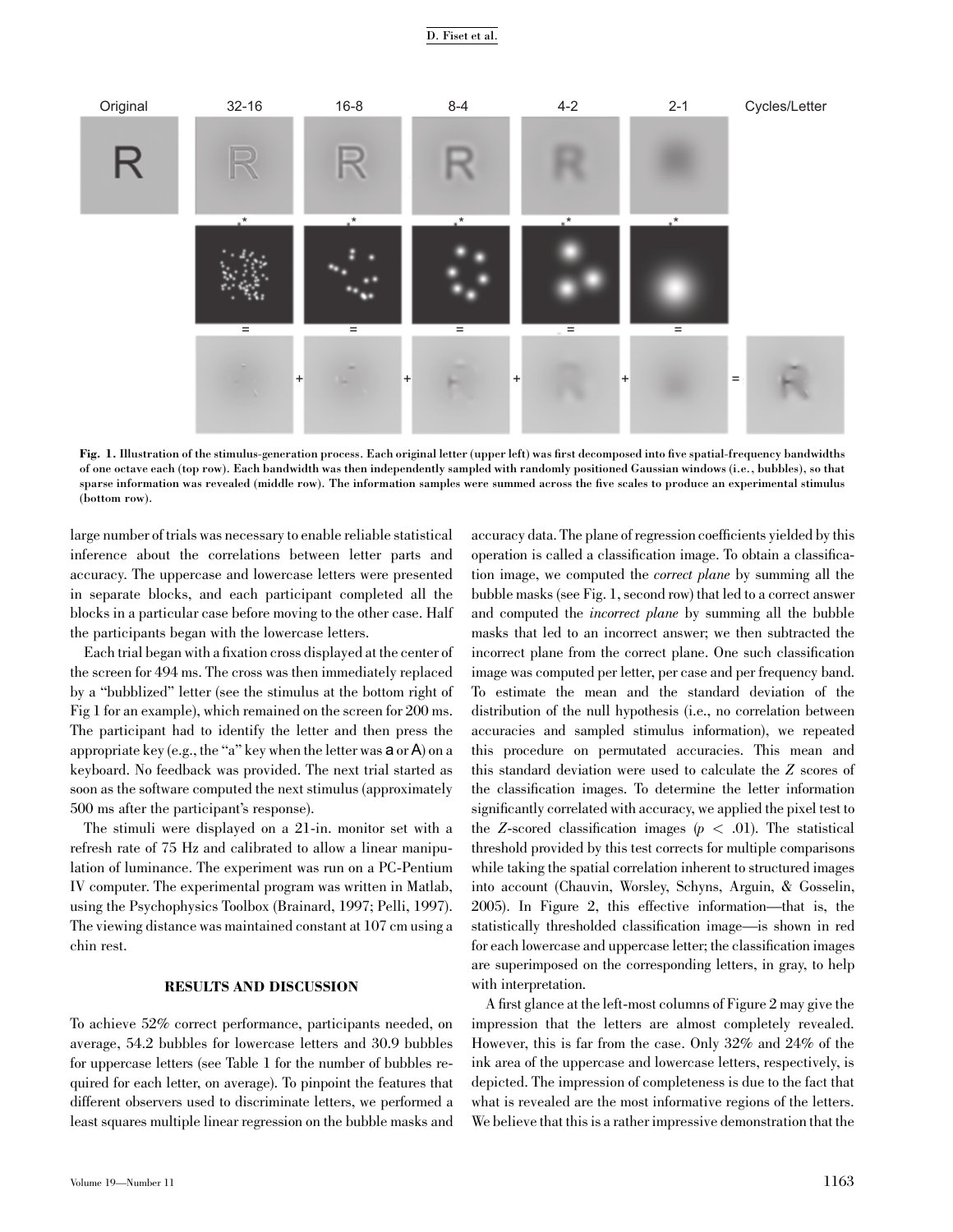#### TABLE 1

Average Number of Bubbles Participants Required to Maintain Performance at 52% Correct at the End of the Experiment

| Letter                  | Uppercase | Lowercase |
|-------------------------|-----------|-----------|
| A                       | 16        | $\rm 45$  |
| B                       | $38\,$    | 44        |
| ${\bf C}$               | $42\,$    | 84        |
| ${\rm D}$               | $33\,$    | 35        |
| E                       | 37        | 54        |
| F                       | 41        | 55        |
| ${\mathbb G}$           | 31        | 37        |
| $\boldsymbol{H}$        | $33\,$    | 55        |
| I                       | 21        | 133       |
| ${\bf J}$               | 32        | 45        |
| K                       | 24        | 29        |
| L                       | $33\,$    | 128       |
| $\mathbf M$             | 22        | $18\,$    |
| N                       | $30\,$    | 69        |
| $\mathbf{O}$            | $50\,$    | 100       |
| ${\bf P}$               | 45        | 44        |
| Q                       | 37        | $\rm 45$  |
| $\rm R$                 | 29        | $47\,$    |
| $\mathbf S$             | 32        | 57        |
| $\mathbf T$             | 32        | 61        |
| $\bf U$                 | $34\,$    | 64        |
| $\mathbf V$             | 23        | $\rm 45$  |
| $\ensuremath{\text{W}}$ | 12        | $20\,$    |
| X                       | 16        | 25        |
| $\mathbf Y$             | $27\,$    | $31\,$    |
| Z                       | 23        | 37        |
|                         |           |           |

experiment indeed succeeded in revealing the letter regions that effectively drive recognition performance (see also Fig. 3).

A comparison of the number of pixels that were significantly useful for letter identification at each frequency band revealed a clear advantage for the information between 2 and 4 cycles per letter (see Fig. 4). This analysis was performed by calculating the proportion of significant pixels that fell on each frequency band. Note that only the pixels falling directly on letter ink were included in this analysis and all those that follow.

The classification images allowed us to reevaluate the various proposals regarding potent letter features. The letters were decomposed into the full complement of local features that have been proposed in the literature, except for global features such as symmetry, cyclic change, and parallelism, which we did not consider. We also included terminations, a feature that had not been considered previously. For each letter of the alphabet and each case, we created 213 masks containing the following 10 feature classes: vertical, horizontal, slant tilted left, slant tilted right, curves opened up, curves opened down, curves opened left, curves opened right, terminations, and intersections. For example, the uppercase letterAwas decomposed in eight masks, that is, one slant tilted left, one slant tilted right, one horizontal, two terminations, and three intersections. The terminations and



Fig. 2. Classification images for the human observers in the experiment. Results for lowercase Arial letters are on the left, and results for uppercase Arial letters are on the right. For each letter, the overall classification image is shown on the left, and the next five columns display in red the significant pixels for each spatial-frequency bandwidth (from fine to coarse).

intersections were defined as letter ink within a radius of 13 pixels from the center of the feature, according to our own identification. To make sure that the masks for terminations and intersections were independent of those for the other features, we subtracted the area corresponding to the terminations and intersections from the other feature masks. For example, in the uppercase letter A, the two slants and the horizontal did not contain the pixels of the three intersections and the two terminations.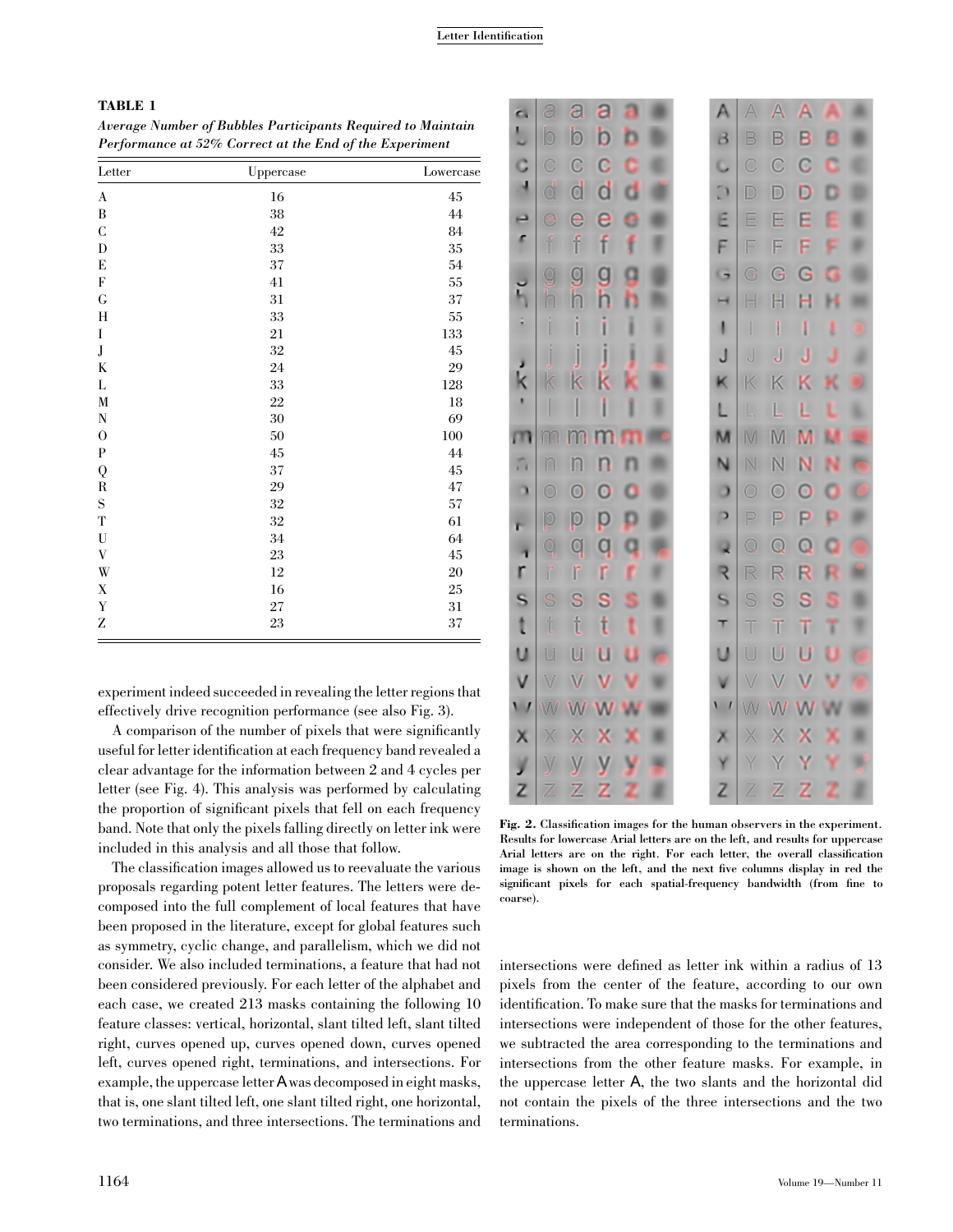#### D. Fiset et al.

|  |  |  |  |  |  |  |  |  |  |  |  |  | The truth is rarely pure and never simple. |  |  |
|--|--|--|--|--|--|--|--|--|--|--|--|--|--------------------------------------------|--|--|
|  |  |  |  |  |  |  |  |  |  |  |  |  | The trath to raroty pare and nover stmpts. |  |  |

Fig. 3. Oscar Wilde's (1899) famous quote, ''The truth is rarely pure and never simple'' (p. 17) displayed with letter ''ink'' correlated (top; see Fig. 2) and uncorrelated (bottom) with accuracy. The same quantity of letter ink was used in both cases.

To examine directly the correspondence between the features and the classification images, we disposed of the spatialfrequency dimension by collapsing it prior to smoothing, thereby retaining only the  $x$  and  $y$  dimensions. From these bidimensional classification images, we kept only the portions of the stimuli corresponding to the highest 5% of the regression coefficients. For each image, we then calculated the proportion of the total number of these pixels that fell on each feature and divided this proportion by the total number of pixels in that feature, thus normalizing the proportion for feature size (not adjusting for feature size only amplified the effects reported). After conducting this analysis for each letter separately, we combined the results by summing the proportions calculated for each feature class across the 26 letters of each case, and subsequently dividing this sum by the number of occurrences of that feature class within the alphabet. To reveal the relative importance of the features for the correct identification of letters, we normalized the grand sum across feature classes to 1. Figure 5 summarizes the results thus obtained. Terminations were, by far, the most important features for both letter cases, with scores of .30 and .35 for upper- and lowercase letters, respectively. In fact, terminations were, respectively, 1.5 and 1.8 times more important than horizontals, which constituted the next most important feature class for both upper- and lowercase letters.

To compare human observers' use of features for letter identification with optimal use of diagnostic information, we built an ideal-observer model, which used all the visual information available for uppercase and lowercase letter identification. The ideal observer was submitted to the same experiment as the human participants and performed the same number of trials per letter as human participants. The number of bubbles for each letter was set to the average number of bubbles used by the human participants for that letter. An adjustable quantity of white Gaussian noise was added to the letters prior to sampling them with Gaussian apertures, in order to equate human and model performance (i.e., 52% accuracy for each letter). On each trial, the model determined the Pearson correlation between the sparse input (i.e., the noisy letter revealed by bubbles) and each of the 26 letters of the relevant case as revealed by the same bubble mask. The categorization response was the letter with the highest correlation with the stimulus.

The same feature analysis conducted with the human data was performed on the data for the ideal observer, and the results are presented in Figure 5. Note that the profile of usefulness of the different feature classes is flatter for the ideal observer than for humans. For the ideal observer, the difference between the first and second most important features is 2% for both lowercase and uppercase letters, whereas for humans, the difference is 16% for



Fig. 4. Relative use of the five sampled spatial-frequency bandwidths for recognition of uppercase and lowercase Arial letters.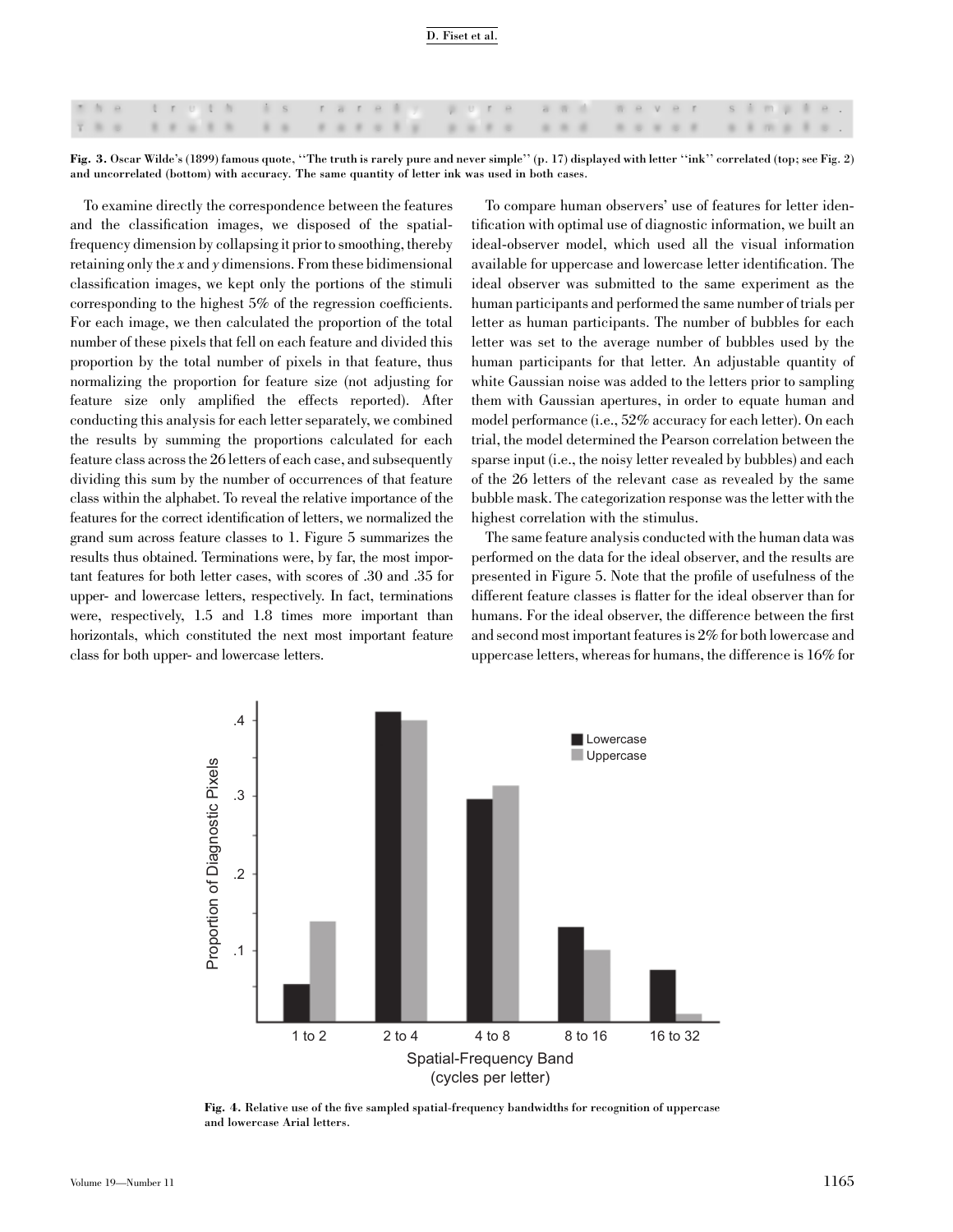

Fig. 5. Relative use of 10 letter-feature classes for recognition of Arial letters. Results are shown for human observers and for the ideal observer. The letter-feature classes are ordered in terms of their usefulness to humans, with the least useful feature on the left; for each feature, results for lowercase letters are presented to the right of results for uppercase letters.

lowercase letters and 10% for uppercase letters. Most important, the usefulness of the terminations was much lower for the ideal observer (ranked 5th and 6th out of 10 for lowercase and uppercase letters, respectively) than for human observers. This indicates that the importance of the terminations for human participants is largely attributable to constraints imposed by properties of the human visual system, rather than to constraints that are exclusively determined by the stimulus set.

# GENERAL DISCUSSION

We used Bubbles, a classification image technique, to reveal the letter areas responsible for accurate letter identification. Although this method has been applied successfully to face recognition, it had never been applied to letter identification. Figure 4 clearly shows that the frequency bandwidth from 2 to 4 cycles per letter conveys the most potent visual information for letter identification. This finding is congruent with results obtained by other researchers (Chung, Legge, & Tjan, 2002; Ginsburg, 1980; Legge, Pelli, Rubin, & Schleske, 1985; Majaj, Pelli, Kurshan, & Palomares, 2002; Parish & Sperling, 1991; Solomon & Pelli, 1994), who found that letters subtending  $1.35^{\circ}$ 

of visual angle, as in the present study, are optimally masked by noise containing spatial frequencies around 3.1 cycles per letter. However, the 260 classification images of Figure 2 tell a more subtle and complete story. For example, the uppercase letters C and G share three curves, with convexities directed upward, to the left, and downward. The classification images show that one of these features (the curve opening on the right) is efficiently processed in low-spatial-frequency bandwidths. But identification of these letters also requires small features (the intersection and horizontal bar for G and the lower-part termination for C) represented by several spatial-frequency bandwidths. All spatial frequencies, including relatively high spatial frequencies, are necessary to resolve the edges of these small features. In fact, in determining the relative importance of letter features, we found that terminations, although relatively small, were the most distinctive features (Fig. 5). For example, the inferior termination of the uppercase letter C clearly allows the discrimination of this letter from the uppercase letters G, Q, and O, and is in fact sufficient for the correct identification of C.

In our feature analysis of the classification images of the ideal observer (see Fig. 5), terminations ranked 5th (lowercase letters) and 6th (uppercase letters) out of the 10 potential features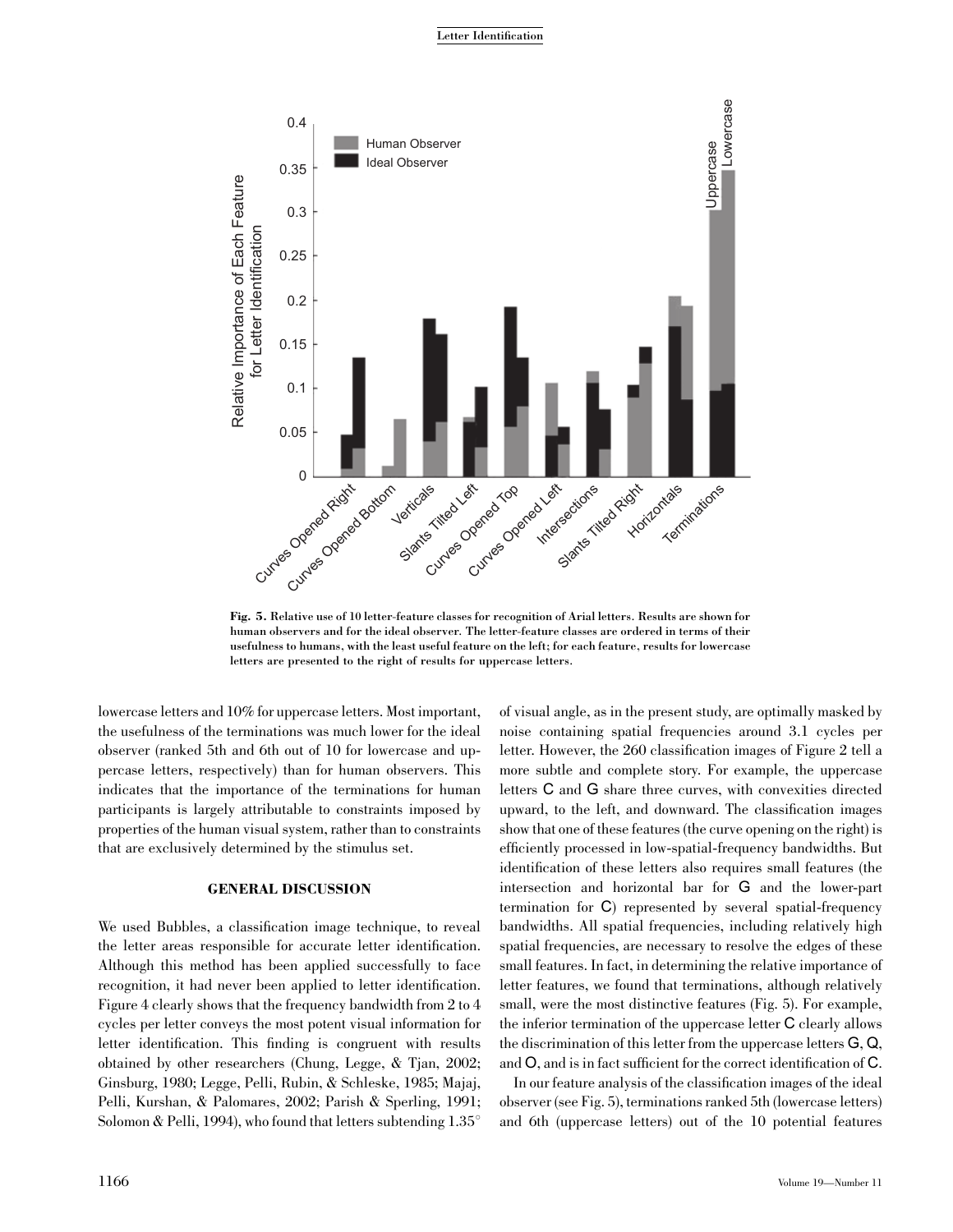# D. Fiset et al.

considered. These rankings are markedly different from those of the human observers. The stimulus areas effective for the ideal observer are those that are most diagnostic for the unique identification of the target letter—that is, for its discrimination against the remainder of the alphabet—in the absence of any other constraints. The divergence in the effective features for the ideal observer and humans is thus (at least partially; we discuss another potential determinant later) attributable to the fact that, in addition to needing to use features that can indeed discriminate among letters, humans are constrained by the constitution and organization of their visual system. This observation suggests, for instance, that the great importance of terminations for human participants results from an interaction between the relative diagnosticity of this feature and a disproportionately strong disposition of the human visual system to encode it (relative to other features). Some neurons in the primary visual cortex of monkeys respond to terminations. These are a subset of the cells with strongly end-stopped receptive fields (hypercomplex cells; Hubel & Wiesel, 1968). Moreover, it is believed that a number of these special cells converge to single neurons in V2 (von der Heydt & Peterhans, 1989). This might provide an early mechanism for letter identification. In contrast, humans' poor use of features such as verticals and curves opening up, which are highly effective for the ideal observer (see Fig. 5), suggests that the human visual system may be poorly equipped to process such features.

The feature analysis reported in this article is the first, to the best of our knowledge, to demonstrate the crucial importance of terminations for letter identification in humans. E.J. Gibson (1969) suggested that discontinuities were important for letter recognition, and terminations can be construed as discontinuities, but her proposal remained rather vague and was not substantiated empirically.

Why are small features such as terminations so important for letter identification in humans? Terminations are clear discontinuities in bars and curves and thus provide reliable information about the absence of intersections—also called coterminations in the object-recognition literature—in the target letter. An informal examination of other fonts suggests that the presence and the relative locations of terminations and intersections might be font-invariant properties of letters. In fact, it is relatively obvious that one can create an A without any slant. However, the two central intersections and the two terminations are critical properties of the letter A. This analysis suggests that a novel font would remain identifiable as long as a subset of these small features is available for visual extraction. It also points to another possible determinant of the divergence between humans' and the ideal observer's feature use, namely, the invariant diagnosticity of terminations across fonts, to which our ideal observer was obviously insensitive. Previous attempts to improve reading speed in individuals with low vision by filtering word images with a bandpass in the mid to high spatial-frequency range led to equivocal results (e.g., Fine & Peli, 1995). These failures may be attributable to the fact that the diagnosticity (with respect to letter identity) of the visual features of letters in that spatial-frequency range was not improved by this manipulation. The results presented in this article should allow the creation of a font in which the diagnosticity of the features most effective for letter identification is enhanced. It remains to be seen whether such a font would lead to faster letter recognition and, in turn, to faster word recognition in normal readers and individuals with letter-by-letter dyslexia.

Acknowledgments—We thank the subjects who took part in this study. This research was supported by a grant from the Canadian Institute of Health Research (CIHR) to Martin Arguin, Frédéric Gosselin, and Daniel Bub; by grants from the Natural Sciences and Engineering Research Council of Canada (NSERC) to Martin Arguin and to Frédéric Gosselin; by a scholarship from the James S. McDonnell Foundation (Perceptual Expertise Network) and a postdoctoral scholarship from the Fonds Québécois de Recherche en Nature et Technologies (FQRNT) to Daniel Fiset; and by a FQRNT graduate scholarship to Caroline Blais.

### REFERENCES

- Adolphs, R., Gosselin, F., Buchanan, T.W., Tranel, D., Schyns, P.G., & Damasio, A.R. (2005). A mechanism for impaired fear recognition after amygdala damage. Nature, 433, 68–72.
- Allen, P.A., & Emerson, P.L. (1991). Holism revisited: Evidence for independent word-level and letter-level processors during word and letter processing. Journal of Experimental Psychology: Human Perception and Performance, 17, 489–511.
- Attneave, F., & Arnoult, M.D. (1956). The quantitative study of shape and pattern perception. Psychological Bulletin, 53, 452–471.
- Brainard, D.H. (1997). The Psychophysics Toolbox. Spatial Vision, 10, 433–436.
- Briggs, R., & Hocevar, D.J. (1975). A new distinctive theory for upper case letters. The Journal of General Psychology, 93, 87–93.
- Burt, P., & Adelson, E. (1983). The Laplacian pyramid as a compact image code. IEEE Transactions on Communications, 31, 532– 540.
- Chauvin, A., Worsley, K.J., Schyns, P.G., Arguin, M., & Gosselin, F. (2005). Accurate statistical tests for smooth classification images. Journal of Vision, 5(9), Article 1. Available http://journalofvision. org/5/9/1/
- Chung, S.T.L., Legge, G.E., & Tjan, B.S. (2002). Spatial-frequency characteristics of letter identification in central and peripheral vision. Vision Research, 42, 2137–2152.
- Eckstein, M.P., & Ahumada, A.J. (Eds.). (2002). Classification images: A tool to analyze visual strategies [Special issue]. Journal of Vision, 2(1). Retrieved April 25, 2004, from http://journalofvision. org/2/
- Fine, E.M., & Peli, E. (1995). Enhancement of text for the visually impaired. Journal of the Optical Society of America A, 12, 1439– 1447.
- Gervais, M.J., Harvey, L.O., & Roberts, J.O. (1984). Identification confusions among letters of the alphabet. Journal of Experimental Psychology: Human Perception and Performance, 10, 655–666.
- Geyer, L.H. (1977). Recognition and confusion of the lowercase alphabet. Perception & Psychophysics, 22, 487–490.